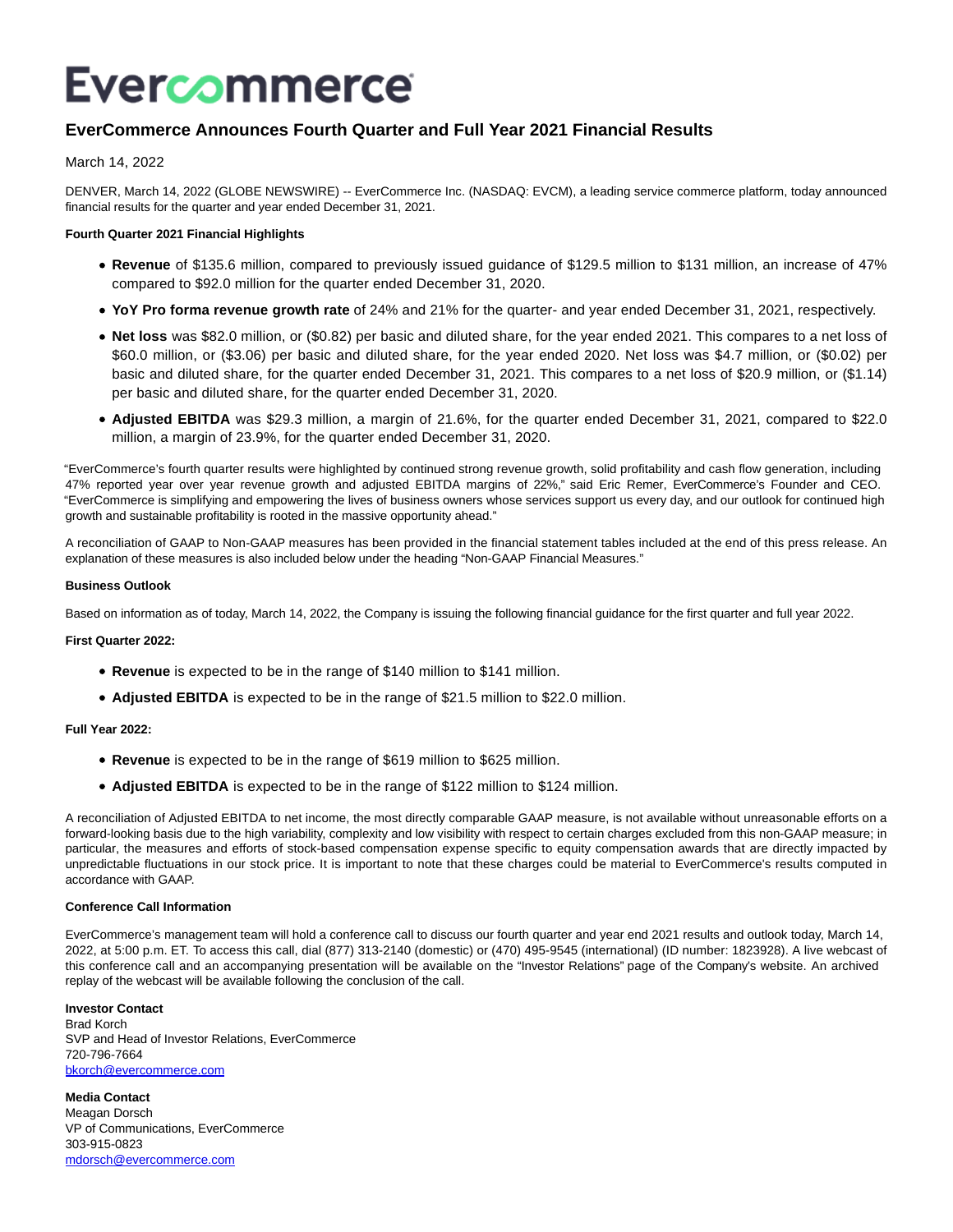#### **About EverCommerce**

EverCommerce is a leading service commerce platform, providing vertically-tailored, integrated software-as-a-service ("SaaS") solutions that help more than 600,000 service-based businesses accelerate growth, streamline operations and increase retention. Its modern digital and mobile applications create predictable, informed and convenient experiences between service professionals and their end consumers. Specializing in Home Services, Health Services and Fitness & Wellness Services industries, EverCommerce solutions include end-to-end business management software, integrated payment acceptance, marketing technology and customer engagement applications. Learn more at [EverCommerce.com.](https://www.globenewswire.com/Tracker?data=AIkQ6a9HUXncdOQXrdyv1b8tVU_L7_z3uO3q77JkweIIIAFLPesJ2bxQM2-K1jOC0YxgM_lQR0hxTwR0Z2dAmA==)

#### **Forward-Looking Statements**

This press release contains forward-looking statements within the meaning of the Private Securities Litigation Reform Act of 1995. All statements contained in this press release that do not relate to matters of historical fact should be considered forward-looking statements, including without limitation statements regarding our future operations and financial results, the underlying trends in our business, our market opportunity, our potential for growth and our acquisition strategy. These statements are neither promises nor guarantees, but involve known and unknown risks, uncertainties and other important factors that may cause our actual results, performance or achievements to be materially different from any future results, performance or achievements expressed or implied by the forward-looking statements, including, but not limited to, our limited operating history and evolving business; our recent growth rates may not be sustainable or indicative of future growth; we may not achieve profitability in the future; we may continue to experience significant quarterly and annual fluctuations in our operating results due to a number of factors, which makes our future operating results difficult to predict; we may reduce our rate of acquisitions and may be unsuccessful in achieving continued growth through acquisitions; revenues and profits generated through acquisitions may be less than anticipated, and we may fail to uncover all liabilities of acquisition targets; we may need to incur additional indebtedness or seek capital through new equity or debt financings, which may not be available to us on acceptable terms or at all; we may not be able to continue to expand our share of our existing vertical markets or expand into new vertical markets; we face intense competition in each of the industries in which we operate; the industries in which we operate are rapidly evolving and the market for technology-enabled services that empower SMBs is relatively immature and unproven; we are dependent on payment card networks and payment processors and if we fail to comply with the applicable requirements of our payment network or payment processors, they can seek to fine us, suspend us or terminate our registrations through our bank sponsors; the inability to keep pace with rapid developments and changes in the electronic payments market or are unable to introduce, develop and market new and enhanced versions of our software solutions; real or perceived errors, failures or bugs in our solutions; unauthorized disclosure, destruction or modification of data, disruption of our software or services or cyber breaches; our estimated total addressable market is subject to inherent challenges and uncertainties; actual or perceived inaccuracies in our operational metrics may harm our reputation; failure to effectively develop and expand our sales and marketing capabilities; failure to maintain and enhance our reputation and brand recognition; inability to retain current customers or to sell additional functionality and services to them may adversely affect our revenue growth; our systems and our third-party providers' systems may fail or our third-party providers may discontinue providing their services or technology or to us specifically; faster growth of lower margin solutions and services than higher margin solutions and services; risks related to the COVID-19 pandemic; economic and political risks, including the business cycles of our clients and changes in the overall level of consumer and commercial spending; our ability to retain and hire skilled personnel; risks related to our indebtedness; risks related to the increasing focus on environmental sustainability and social initiatives; our ability to adequately protect or enforce our intellectual property and other proprietary rights; risk of patent, trademark and other intellectual property infringement claims; risks related to governmental regulation; risks related to our sponsor stockholders agreement and qualifying as a "controlled company" under the rules of The Nasdaq Stock Market; as well as the other factors described in our Quarterly Report on Form 10-Q for the quarter ended September 30, 2021, as will be updated by our Annual Report on Form 10-K for the year ended December 31, 2021, and our other filings with the SEC. These factors could cause actual results to differ materially from those indicated by the forward-looking statements made in this press release. Any such forward-looking statements represent management's estimates as of the date of this press release. While we may elect to update such forward-looking statements at some point in the future, we disclaim any obligation to do so, even if subsequent events cause our views to change.

#### **Key Business and Financial Metrics**

Pro Forma Revenue Growth Rate is a key performance measure that our management uses to assess our consolidated operating performance over time. Management also uses this metric for planning and forecasting purposes.

Our year-over-year Pro Forma Revenue Growth Rate is calculated as though all acquisitions closed as of the end of the latest period were closed as of the first day of the prior year period presented. In calculating Pro Forma Revenue Growth Rate, we add the revenue from acquisitions for the reporting periods prior to the date of acquisition (including estimated purchase accounting adjustments) to our results of operations, and then calculate our revenue growth rate between the reported periods. As a result, Pro Forma Revenue Growth Rate includes pro forma revenue from businesses acquired during the period, including revenue generated during periods when we did not yet own the acquired businesses. In including such pre acquisition revenue, Pro Forma Revenue Growth Rate allows us to measure the underlying revenue growth of our business as it stands as of the end of the respective period, which we believe provides insight into our then-current operations. Pro Forma Revenue Growth Rate does not represent organic revenue generated by our business as it stood at the beginning of the respective period. Pro Forma Revenue Growth Rates are not necessarily indicative of either future results of operations or actual results that might have been achieved had the acquisitions been consummated on the first day of the prior year period presented. We believe that this metric is useful to investors in analyzing our financial and operational performance period over period and evaluating the growth of our business, normalizing for the impact of acquisitions. This metric is particularly useful to management due to the number of acquired entities.

#### **Non-GAAP Financial Measures**

EverCommerce has provided in this press release financial information that has not been prepared in accordance with generally accepted accounting principles in the United States ("GAAP"). EverCommerce uses these non-GAAP financial measures internally in analyzing its financial results and believes that use of these non-GAAP financial measures is useful to investors as an additional tool to evaluate ongoing operating results and trends and in comparing EverCommerce's financial results with other companies in its industry, many of which present similar non-GAAP financial measures.

Non-GAAP financial measures are not meant to be considered in isolation or as a substitute for comparable GAAP financial measures and should be read only in conjunction with EverCommerce's consolidated financial statements prepared in accordance with GAAP. A reconciliation of EverCommerce's historical non-GAAP financial measures to the most directly comparable GAAP measures has been provided in the financial statement tables included in this press release, and investors are encouraged to review the reconciliation.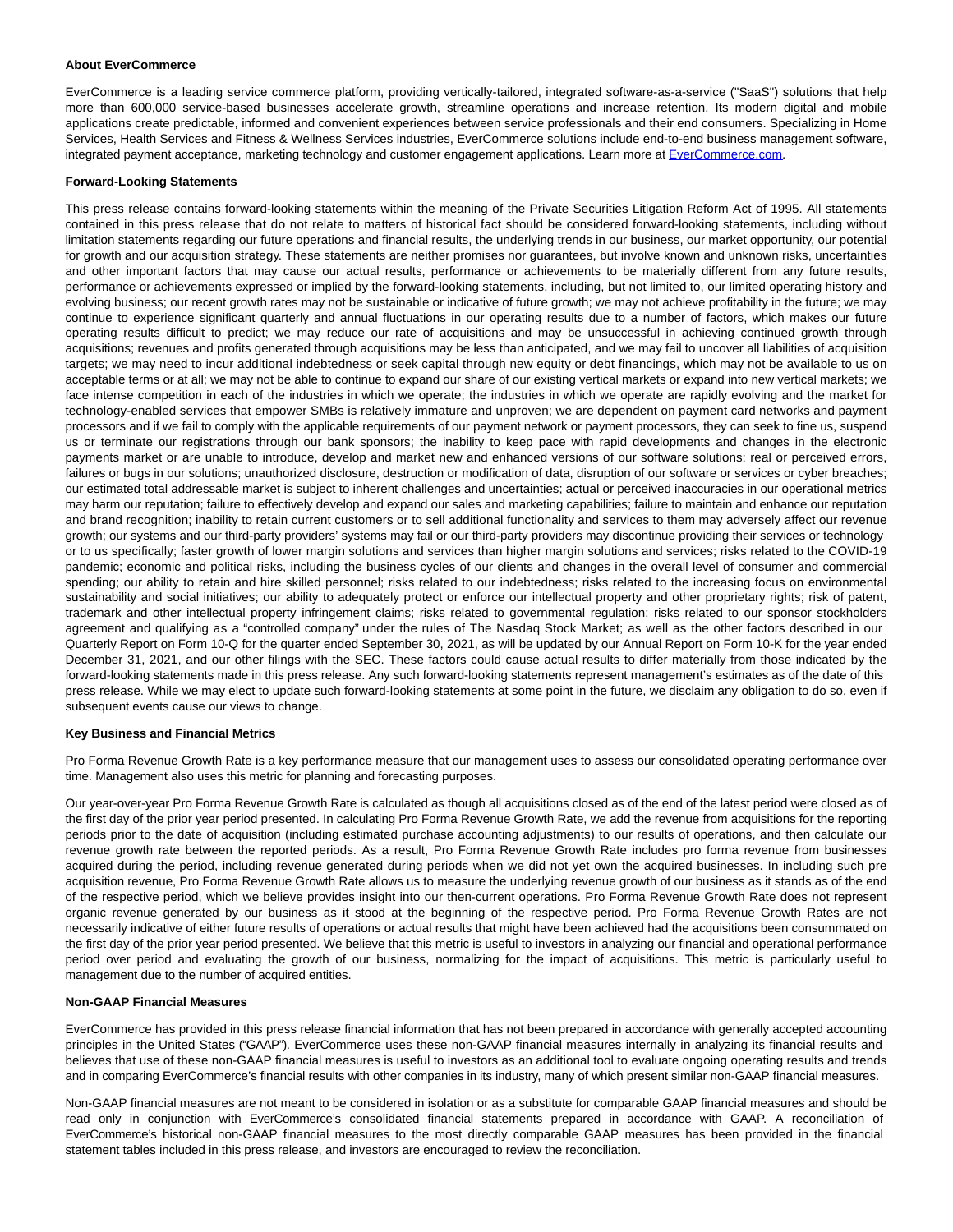Adjusted Gross Profit. Adjusted Gross Profit is a key performance measure that our management uses to assess our operational performance, as it represents the results of revenues and direct costs, which are key components of our operations. We believe that this non-GAAP financial measure is useful to investors and other interested parties in analyzing our financial performance because it reflects the gross profitability of our operations, and excludes the indirect costs associated with our sales and marketing, product development, general and administrative activities, and depreciation and amortization, and the impact of our financing methods and income taxes.

We calculate Adjusted Gross Profit as gross profit adjusted to exclude depreciation and amortization allocated to cost of revenues. Gross profit is calculated as total revenues less cost of revenues (exclusive of depreciation and amortization), amortization of developed technology, amortization of capitalized software and depreciation expense (allocated to cost of revenues). Adjusted Gross Profit should be viewed as a measure of operating performance that is a supplement to, and not a substitute for, operating income or loss, net earnings or loss and other U.S. GAAP measures of income (loss) or profitability.

Adjusted EBITDA. Adjusted EBITDA is a key performance measure that our management uses to assess our financial performance and is also used for internal planning and forecasting purposes. We believe that this non-GAAP financial measure is useful to investors and other interested parties in analyzing our financial performance because it provides a comparable overview of our operations across historical periods. In addition, we believe that providing Adjusted EBITDA, together with a reconciliation of net income (loss) to Adjusted EBITDA, helps investors make comparisons between our company and other companies that may have different capital structures, different tax rates, and/or different forms of employee compensation.

Adjusted EBITDA is used by our management team as an additional measure of our performance for purposes of business decision-making, including managing expenditures, and evaluating potential acquisitions. Period-to-period comparisons of Adjusted EBITDA help our management identify additional trends in our financial results that may not be shown solely by period-to-period comparisons of net income or income from continuing operations. In addition, we may use Adjusted EBITDA in the incentive compensation programs applicable to some of our employees. Our Management recognizes that Adjusted EBITDA has inherent limitations because of the excluded items, and may not be directly comparable to similarly titled metrics used by other companies.

We calculate Adjusted EBITDA as net income (loss) adjusted to exclude interest and other expense, net, income tax benefit, loss on debt extinguishment, depreciation and amortization, other amortization, acquisition related costs, stock-based compensation, and other non-recurring costs. Other amortization includes amortization for capitalized contract acquisition costs. Acquisition related costs are specific deal-related costs such as legal fees, financial and tax due diligence, consulting and escrow fees. Other non-recurring costs are expenses such as system implementation costs and severance related to planned restructuring activities. Acquisition related costs and other non-recurring costs are excluded as they are not representative of our underlying operating performance. Adjusted EBITDA should be viewed as a measure of operating performance that is a supplement to, and not a substitute for, operating income or loss, net earnings or loss and other U.S. GAAP measures of income (loss). The following table presents a reconciliation of net loss, the most directly comparable financial measure calculated in accordance with U.S. GAAP, to Adjusted EBITDA on a consolidated basis.

### **Consolidated Balance Sheets (in thousands, except per share and share amounts)**

|                                                                                                   | December 31,    |    |           |  |
|---------------------------------------------------------------------------------------------------|-----------------|----|-----------|--|
|                                                                                                   | 2021            |    | 2020      |  |
| Assets                                                                                            |                 |    |           |  |
| Current assets:                                                                                   |                 |    |           |  |
| Cash and cash equivalents                                                                         | \$<br>93,993 \$ |    | 96,035    |  |
| Restricted cash                                                                                   | 3,566           |    | 2,303     |  |
| Accounts receivable, net of allowance for doubtful accounts of \$1.9 million and \$1.0 million at |                 |    |           |  |
| December 31, 2021 and 2020, respectively                                                          | 40,514          |    | 24,966    |  |
| Contract assets                                                                                   | 11,039          |    | 9,838     |  |
| Prepaid expenses and other current assets                                                         | 22,505          |    | 10,686    |  |
| <b>Total current assets</b>                                                                       | 171,617         |    | 143,828   |  |
| Non-current assets:                                                                               |                 |    |           |  |
| Property and equipment, net                                                                       | 13,509          |    | 14,705    |  |
| Capitalized software, net                                                                         | 24,000          |    | 16,069    |  |
| Other non-current assets                                                                          | 24,296          |    | 14,102    |  |
| Intangible assets, net                                                                            | 508,535         |    | 470,729   |  |
| Goodwill                                                                                          | 921,416         |    | 668,151   |  |
| <b>Total non-current assets</b>                                                                   | 1,491,756       |    | 1,183,756 |  |
| <b>Total assets</b>                                                                               | \$<br>1,663,373 | \$ | 1,327,584 |  |

#### **Consolidated Balance Sheets - Cont'd (in thousands, except per share and share amounts)**

|      | December 31, |
|------|--------------|
| 2021 | 2020         |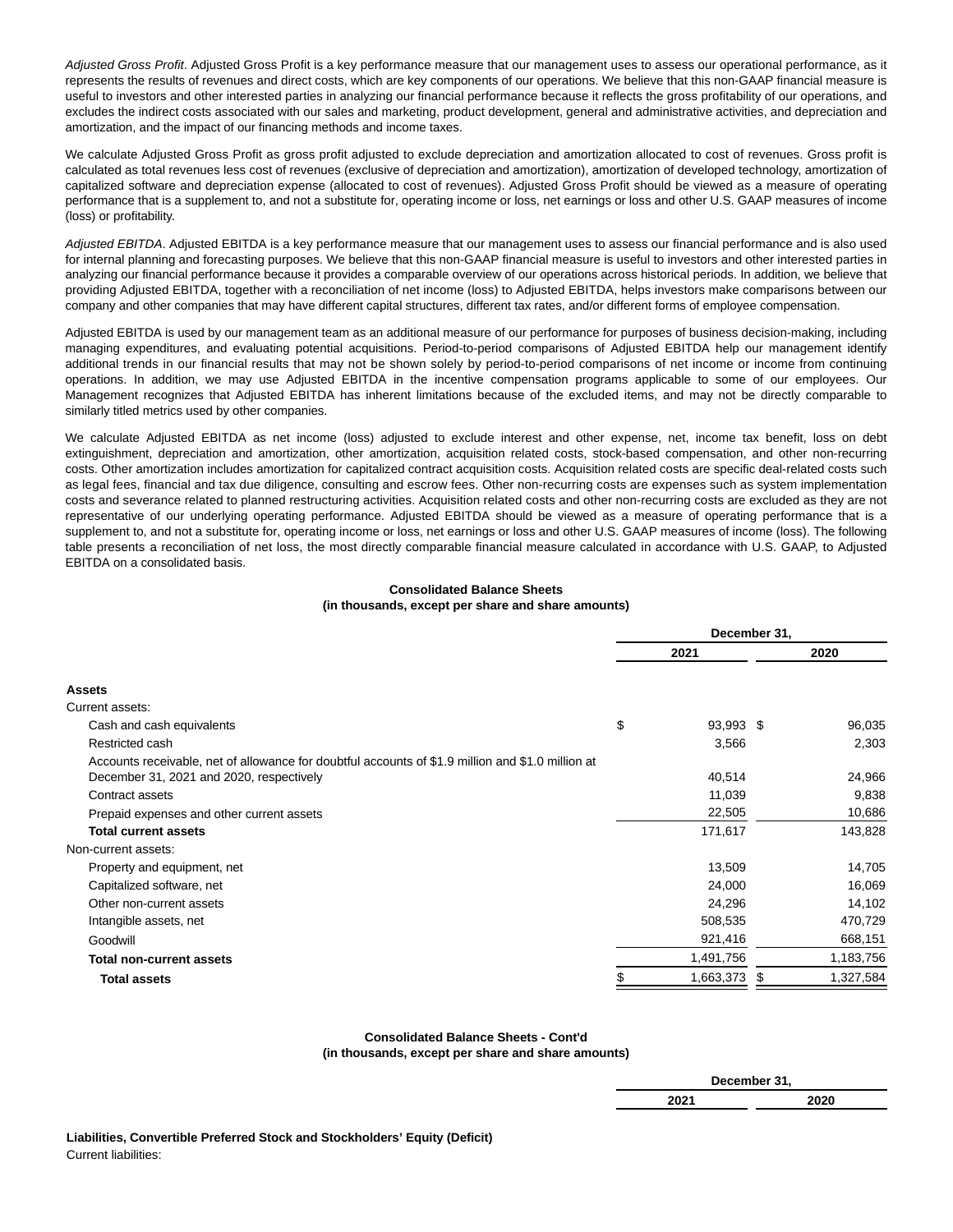| Accounts payable                                                                                                                                                                      | \$<br>10,325         | \$<br>11,131 |
|---------------------------------------------------------------------------------------------------------------------------------------------------------------------------------------|----------------------|--------------|
| Accrued expenses and other                                                                                                                                                            | 49,340               | 46,408       |
| Deferred revenue                                                                                                                                                                      | 22,992               | 13,621       |
| <b>Customer deposits</b>                                                                                                                                                              | 9,828                | 8,247        |
| Current maturities of long-term debt                                                                                                                                                  | 10,943               | 7,294        |
| <b>Total current liabilities</b>                                                                                                                                                      | 103,428              | 86,701       |
| Non-current liabilities:                                                                                                                                                              |                      |              |
| Deferred tax liability, net                                                                                                                                                           | 17,862               | 10,766       |
| Long-term deferred revenue                                                                                                                                                            | 2,803                | 2,297        |
| Long-term debt, net of current maturities and deferred financing costs                                                                                                                | 535,184              | 691,038      |
| Other non-current liabilities                                                                                                                                                         | 18,448               | 17,626       |
| <b>Total non-current liabilities</b>                                                                                                                                                  | 574,297              | 721,727      |
| <b>Total liabilities</b>                                                                                                                                                              | 677,725              | 808,428      |
| Commitments and contingencies                                                                                                                                                         |                      |              |
| <b>Convertible Preferred Stock:</b>                                                                                                                                                   |                      |              |
| Series B convertible preferred stock, \$0.00001 par value, no shares authorized, issued or                                                                                            |                      |              |
| outstanding as of December 31, 2021; 75,000,000 shares authorized and 72,225,754 shares<br>issued and outstanding (liquidation preference of \$745.0 million) as of December 31, 2020 |                      | 745,046      |
| Series A convertible preferred stock, \$0,00001 par value, no shares authorized, issued or                                                                                            |                      |              |
| outstanding as of December 31, 2021; 50,000,000 shares authorized and 44,957,786 shares<br>issued and outstanding (liquidation preference of \$163.3 million) as of December 31, 2020 |                      | 163,264      |
| Total convertible preferred stock                                                                                                                                                     |                      | 908,310      |
| Stockholders' equity (deficit):                                                                                                                                                       |                      |              |
| Preferred stock, \$0.00001 par value, 50,000,000 shares authorized and no shares issued or                                                                                            |                      |              |
| outstanding as of December 31, 2021                                                                                                                                                   |                      |              |
| Common stock, \$0.00001 par value, 2,000,000,000 and 185,000,000 shares authorized and                                                                                                |                      |              |
| 195,384,291 and 43,073,327 shares issued and outstanding at December 31, 2021 and 2020,                                                                                               |                      |              |
| respectively                                                                                                                                                                          | 2                    |              |
| Accumulated other comprehensive income (loss)                                                                                                                                         | (1,767)              | 1,546        |
| Additional paid-in capital                                                                                                                                                            | 1,500,643            | 40,564       |
| Accumulated deficit                                                                                                                                                                   | (513, 230)           | (431, 264)   |
|                                                                                                                                                                                       |                      |              |
| Total stockholders' equity (deficit)                                                                                                                                                  | 985,648<br>1,663,373 | (389, 154)   |

## **Consolidated Statements of Operations and Comprehensive Loss (in thousands, except per share and share amounts)**

|                                                              | <b>Quarter ended December 31,</b> |          |      | Year ended December 31, |      |           |    |           |
|--------------------------------------------------------------|-----------------------------------|----------|------|-------------------------|------|-----------|----|-----------|
|                                                              | 2021                              |          | 2020 |                         | 2021 |           |    | 2020      |
| Revenues:                                                    |                                   |          |      |                         |      |           |    |           |
| Subscription and transaction fees                            | \$                                | 99,712   | \$   | 64,518                  | \$   | 351,831   | \$ | 232,931   |
| Marketing technology solutions                               |                                   | 29,301   |      | 23,593                  |      | 118,275   |    | 86,331    |
| Other                                                        |                                   | 6,636    |      | 3,893                   |      | 20,033    |    | 18,263    |
| <b>Total revenues</b>                                        |                                   | 135,649  |      | 92,004                  |      | 490,139   |    | 337,525   |
| Operating expenses:                                          |                                   |          |      |                         |      |           |    |           |
| Cost of revenues (exclusive of depreciation and amortization |                                   |          |      |                         |      |           |    |           |
| presented separately below)                                  |                                   | 42,742   |      | 28,648                  |      | 162,230   |    | 115,020   |
| Sales and marketing                                          |                                   | 26,142   |      | 13,941                  |      | 93,789    |    | 50,246    |
| Product development                                          |                                   | 14,423   |      | 8,104                   |      | 49,506    |    | 30,386    |
| General and administrative                                   |                                   | 30,573   |      | 30,680                  |      | 110,369   |    | 87,068    |
| Depreciation and amortization                                |                                   | 27,520   |      | 21,544                  |      | 101,437   |    | 76,844    |
| <b>Total operating expenses</b>                              |                                   | 141,400  |      | 102,917                 |      | 517,331   |    | 359,564   |
| <b>Operating loss</b>                                        |                                   | (5,751)  |      | (10, 913)               |      | (27, 192) |    | (22,039)  |
| Interest and other expense, net                              |                                   | (4, 849) |      | (10, 892)               |      | (36, 111) |    | (41, 545) |
| Loss on debt extinguishment                                  |                                   |          |      |                         |      | (28, 714) |    |           |
| Net loss before income tax benefit                           |                                   | (10,600) |      | (21, 805)               |      | (92,017)  |    | (63, 584) |
| Income tax benefit                                           |                                   | 5,869    |      | 882                     |      | 10,051    |    | 3,630     |
| <b>Net loss</b>                                              |                                   | (4,731)  |      | (20, 923)               |      | (81,966)  |    | (59, 954) |
| Other comprehensive income:                                  |                                   |          |      |                         |      |           |    |           |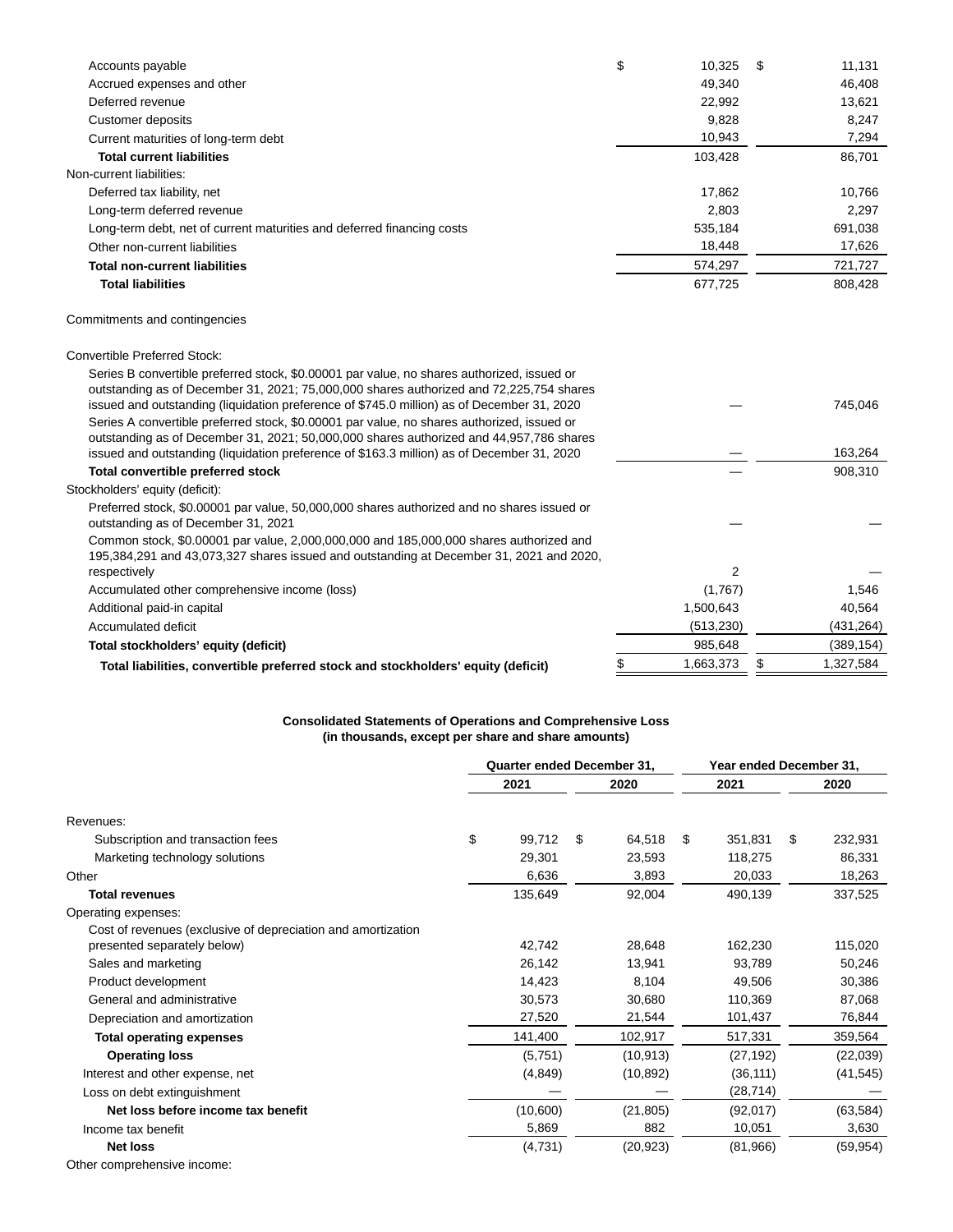| Foreign currency translation gains (losses), net                                                              | (795)              |     | 1.732          |    | (3,313)     | 1,204           |
|---------------------------------------------------------------------------------------------------------------|--------------------|-----|----------------|----|-------------|-----------------|
| <b>Comprehensive loss</b>                                                                                     | (5,526)            |     | (19, 191)      | S. | (85, 279)   | (58, 750)       |
| Net loss attributable to common stockholders:                                                                 |                    |     |                |    |             |                 |
| Net loss                                                                                                      | \$<br>$(4,731)$ \$ |     | $(20, 923)$ \$ |    | (81,966)    | \$<br>(59, 954) |
| Adjustments to net loss                                                                                       |                    |     | (27, 915)      |    | (15, 105)   | (67, 811)       |
| Net loss attributable to common stockholders                                                                  | (4,731)            |     | (48, 838)      |    | (97,071)    | (127, 765)      |
| Basic and diluted net loss per share attributable to common stockholders $\frac{1}{2}$                        | (0.02)             | - 5 | $(1.14)$ \$    |    | (0.82)      | \$<br>(3.06)    |
| Basic and Diluted weighted-average shares of common stock<br>outstanding used in computing net loss per share | 195,362,351        |     | 42.773.112     |    | 117.795.280 | 41.696.800      |

#### **Consolidated Statements of Cash Flows (in thousands)**

|                                                                                 | Year ended December 31, |      |            |  |
|---------------------------------------------------------------------------------|-------------------------|------|------------|--|
|                                                                                 | 2021                    |      | 2020       |  |
| Cash flows provided by operating activities:                                    |                         |      |            |  |
| Net loss                                                                        | \$<br>(81,966)          | - \$ | (59, 954)  |  |
| Adjustments to reconcile net loss to net cash provided by operating activities: |                         |      |            |  |
| Loss on debt extinguishment                                                     | 28,714                  |      |            |  |
| Depreciation and amortization                                                   | 101,437                 |      | 76,844     |  |
| Impairment of capitalized software                                              | 700                     |      |            |  |
| Amortization of discount on long-term debt                                      | 3,412                   |      | 3,899      |  |
| Amortization of deferred financing costs on long-term debt                      | 523                     |      | 195        |  |
| Amortization of costs and fees on credit facility commitments                   | 496                     |      | 1,917      |  |
| Deferred taxes                                                                  | (12,026)                |      | (4,314)    |  |
| Bad debt expense                                                                | 2,044                   |      | 1,715      |  |
| Paid-in-kind interest on long-term debt                                         | 412                     |      | 382        |  |
| Stock-based compensation                                                        | 22,095                  |      | 10,721     |  |
| Changes in operating assets and liabilities, net of effects of acquisitions:    |                         |      |            |  |
| Accounts receivable, net                                                        | (13, 342)               |      | (516)      |  |
| Prepaid expenses and other current assets                                       | (8,009)                 |      | 4,952      |  |
| Other non-current assets                                                        | (10, 514)               |      | (4, 168)   |  |
| Accounts payable                                                                | (3,961)                 |      | 2,886      |  |
| Accrued expenses and other                                                      | (4,077)                 |      | 13,239     |  |
| Deferred revenue                                                                | 9,153                   |      | 736        |  |
| Customer deposits and other long-term liabilities                               | 2,391                   |      | 9,005      |  |
| Net cash provided by operating activities                                       | 37,482                  |      | 57,539     |  |
| Cash flows used in investing activities:                                        |                         |      |            |  |
| Purchases of property and equipment                                             | (3, 103)                |      | (4, 525)   |  |
| Capitalization of software costs                                                | (11,692)                |      | (8, 552)   |  |
| Payment of contingent consideration                                             |                         |      | (2,000)    |  |
| Acquisition of companies, net of cash acquired                                  | (364, 873)              |      | (403, 231) |  |
| Net cash used in investing activities                                           | (379,668)               |      | (418, 308) |  |
| Cash flows provided by financing activities:                                    |                         |      |            |  |
| Payments on long-term debt, net of discount                                     | (1,028,457)             |      | (55, 891)  |  |
| Proceeds from long-term debt                                                    | 850,966                 |      | 314,668    |  |
| Deferred financing costs                                                        | (8, 135)                |      | (7, 303)   |  |
| Exercise of stock options                                                       | 1,319                   |      | 206        |  |
| Proceeds from preferred stock issuance                                          | 109,782                 |      | 150,170    |  |
| Proceeds from common stock issuance                                             | 415,708                 |      |            |  |
| Net cash provided by financing activities                                       | 341,183                 |      | 401,850    |  |
| Effect of foreign currency exchange rate changes on cash                        | 224                     |      | (87)       |  |
| Net increase (decrease) in cash and cash equivalents and restricted cash        | (779)                   |      | 40,994     |  |